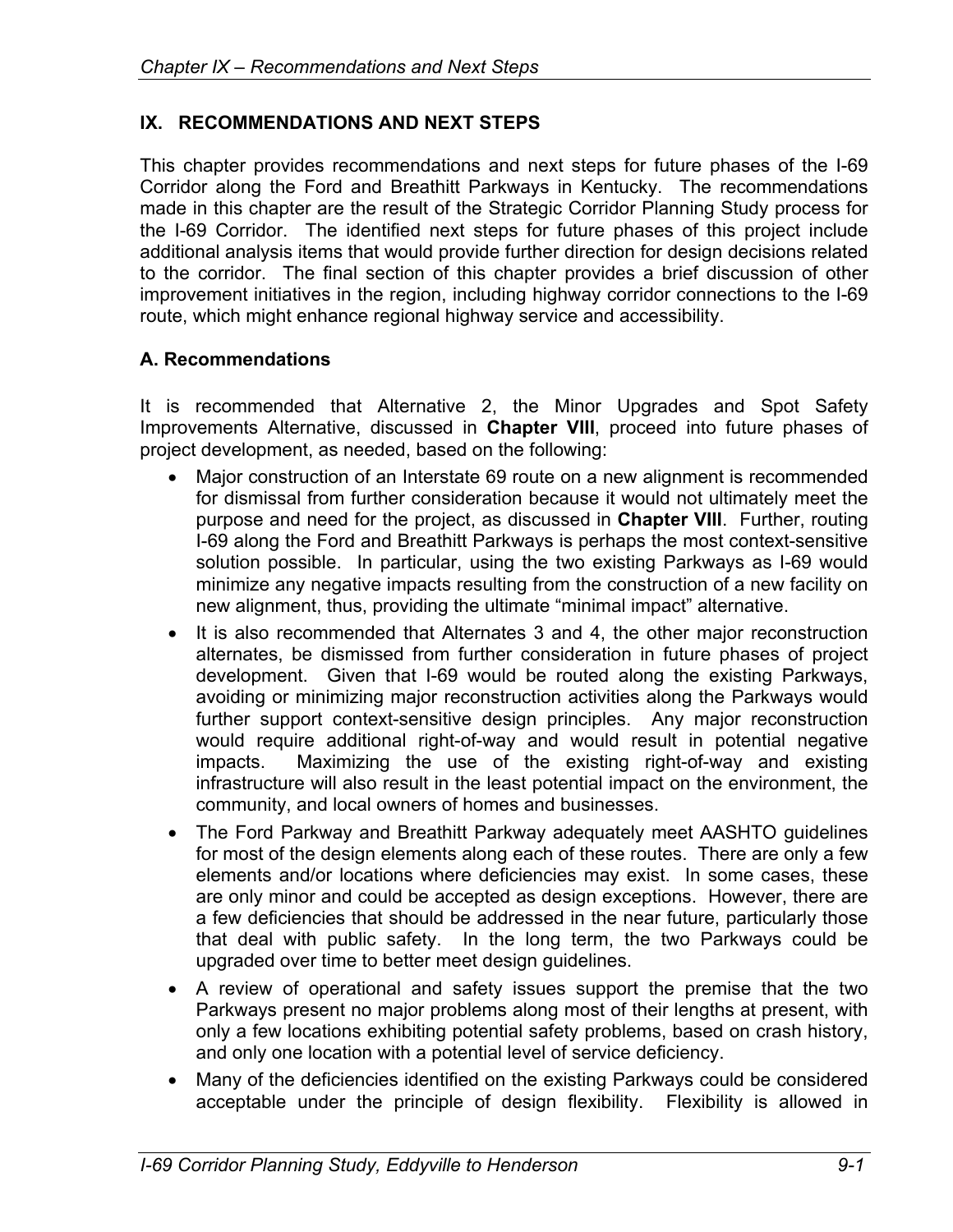AASHTO guidelines if flexible design options are supported by engineering studies. In recent years, flexibility and context-sensitive solutions have actually been encouraged due to growing public concern about the community and environmental impacts of major highway projects.

- Precedents already exist at locations along many interstate highways throughout the United States where expressways currently operate safely and effectively with design conditions that do not meet current AASHTO guidelines for interstate facilities.
- Using the existing Parkways as I-69 addresses another current "contextsensitive" issue, i.e., financial feasibility, since Alternate 2 along the existing Parkways offers the lowest cost solution at a time when all levels of government must consider that taxpayers' funds are being used more effectively. While this may not be a traditional context-sensitive issue, the fiscal context should be considered a major factor in making a decision about this project.
- Economic considerations cannot justify investing over a billion dollars for a new interstate highway or from a half-billion to a billion dollars to upgrade the Parkways without a significant improvement in operational or safety benefits for motorists. This is especially true when minor improvements can be made to the existing Parkways under Alternate 2 to address operational and safety problems for a fraction of the cost of the other alternates.
- If a decision is made to implement I-69 Alternate 2 along the Ford and Breathitt Parkways, a program of improvements to upgrade the Parkways could be developed. This program could be phased-in over time in a fiscally-responsible manner as funds are available and as operational conditions warrant, rather than implementing improvements that do not appear to be needed now or in the immediate future.
- Early public involvement for the I-69 project seems to indicate that the strongest local and regional support is for routing I-69 along the existing Parkways, rather than constructing a new facility elsewhere. There also appears to be strong public support for making this designation at the earliest possible date.

# **B. Next Steps**

Regardless of the ultimate direction of future I-69 corridor initiatives and the recommended level of reconstruction along the Parkways, a short and long range set of improvement strategies is recommended prior to future project development phases to insure the efficient and coordinated implementation of future improvements.

To develop a program of improvement projects, additional information and further study will be needed to draw more specific conclusions about design conditions along the Parkways and to formulate final recommendations for future improvements. Much of the analysis in this report is based on the as-built design plans, which may or may not still be an accurate reflection of actual conditions along the Parkways. Therefore, field reconnaissance efforts to collect additional data will likely be needed to analyze and make critical design decisions and set priorities for improvements along the Parkways.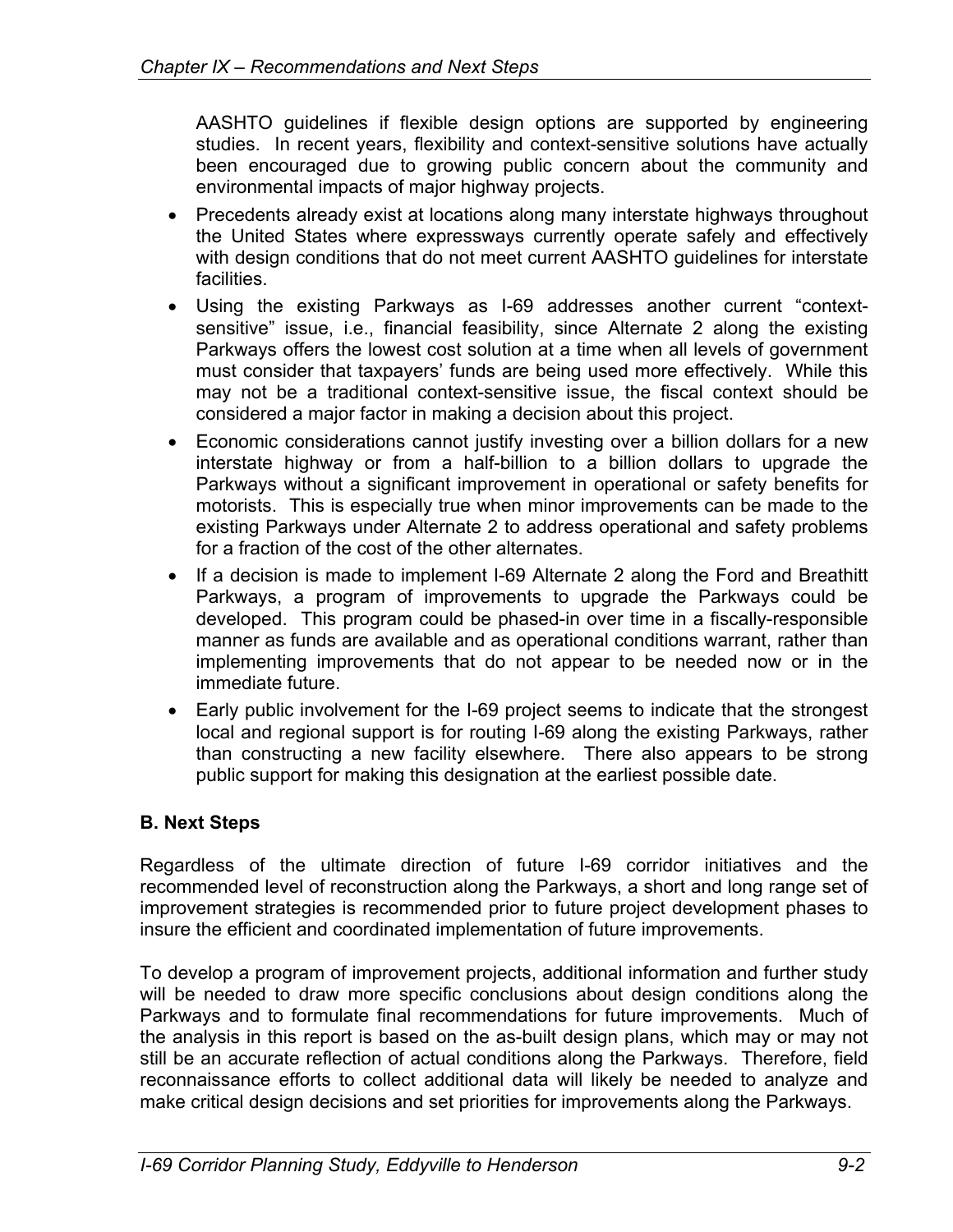Following is a preliminary listing of recommended future I-69 data collection efforts and analysis:

- Operational Considerations Further analysis of operational considerations may include field review of high crash segments to determine if roadway design or environmental conditions are contributing to crash history. Since existing signing inventories are not available, a review of the existing signing installations may be needed to define any specific needs for new or corrective action.
- Mainline Geometry and Typical Section Field reviews and analysis would provide the necessary information to determine if the roadway cross-section features (especially shoulders, medians and clear zones) remain consistent with the original construction specifications. Further study would be needed to determine the most appropriate treatment (barrier design or widening) for the existing median to address safety and drainage issues. Since this is not a newly constructed facility with detailed topographic maps of all lateral hazards, field reconnaissance may be needed to consider clear zone allowances. Field review would also provide the opportunity to review appropriate guardrail placement and to assess the need for corrections.
- Bridges Field review and analysis would allow for further consideration of vertical bridge clearances at overpass locations along the Parkways. AASHTO guidelines recommend that the clearance be recorded over the useable shoulder which, in the case of the Ford and Breathitt Parkways, would be the outside shoulders. Additional data collection would be required to obtain the clearance at the edge of the outside shoulder. The condition and application of bridge safety appurtenances (i.e., approach guardrail, type of bridge rail, pier protection, etc.) could also be reviewed for corrections.
- Interchanges and Ramps Additional study of design speeds would determine contributing factors to safety or operational problems on the interchange ramps. Additional study would provide the opportunity to determine if any of the horizontal ramp designs are contributing to mainline capacity constraints, safety concerns, or operational problems. Interchanges originally designed for toll operations may need additional study to evaluate weaving section lengths. Other ramp considerations for further analysis include existing shoulder widths, super-elevation rates, vertical alignment, taper lengths, and operational analysis.

Ultimately, the specific improvements should be prioritized to address areas where design improvements are currently needed to allow adequate service to the future I-69 corridor, provide acceptable levels of service, and maintain motorist safety. It is necessary to develop these improvement strategies while taking into consideration the existing maintenance and improvement program and the likelihood of future funding limitations on the state and federal transportation programs.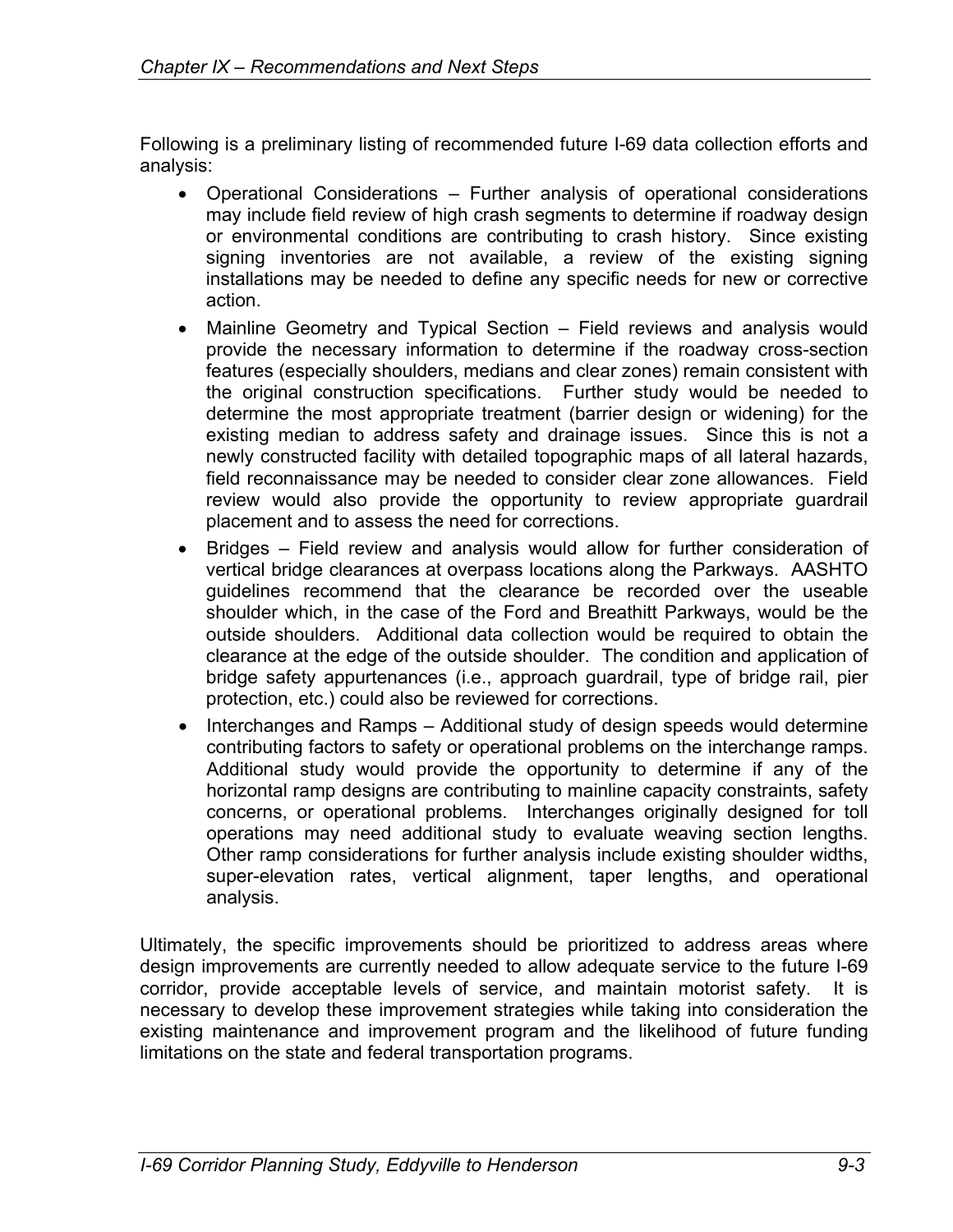# **C. I-69 Connectors**

Should the two Parkways be designated or developed as I-69, it is recommended that consideration be given to improving other highway corridor connections to the route in order to enhance regional highway service and accessibility.

Currently, the US 60 and US 641 corridor north of Eddyville is designated as a strategic priority corridor and a future connector to I-69. The KYTC is currently undertaking design efforts for the portion of the route between Marion and Fredonia, along a corridor that lies to the east of the existing US 641 route. In addition, the KYTC has initiated planning efforts for the portion of the route that would extend from Fredonia south to Eddyville.

Local officials from Hopkinsville have also expressed a strong interest in designating the portion of the Breathitt Parkway south of the Ford Parkway (not included in the current I-69 study area) as a strategic corridor connection to I-69. South of Hopkinsville, an extension of the Breathitt Parkway to I-24 would provide an additional north-south connection serving the I-69 corridor. The 8-mile extension of the Breathitt Parkway is shown as a proposed roadway on the KYTC's Official Highway Map.

The KYTC may want to pursue efforts to encourage the formal recognition of these segments as part of the National I-69 corridor, as other I-69 connectors have been similarly designated in other parts of the U.S.